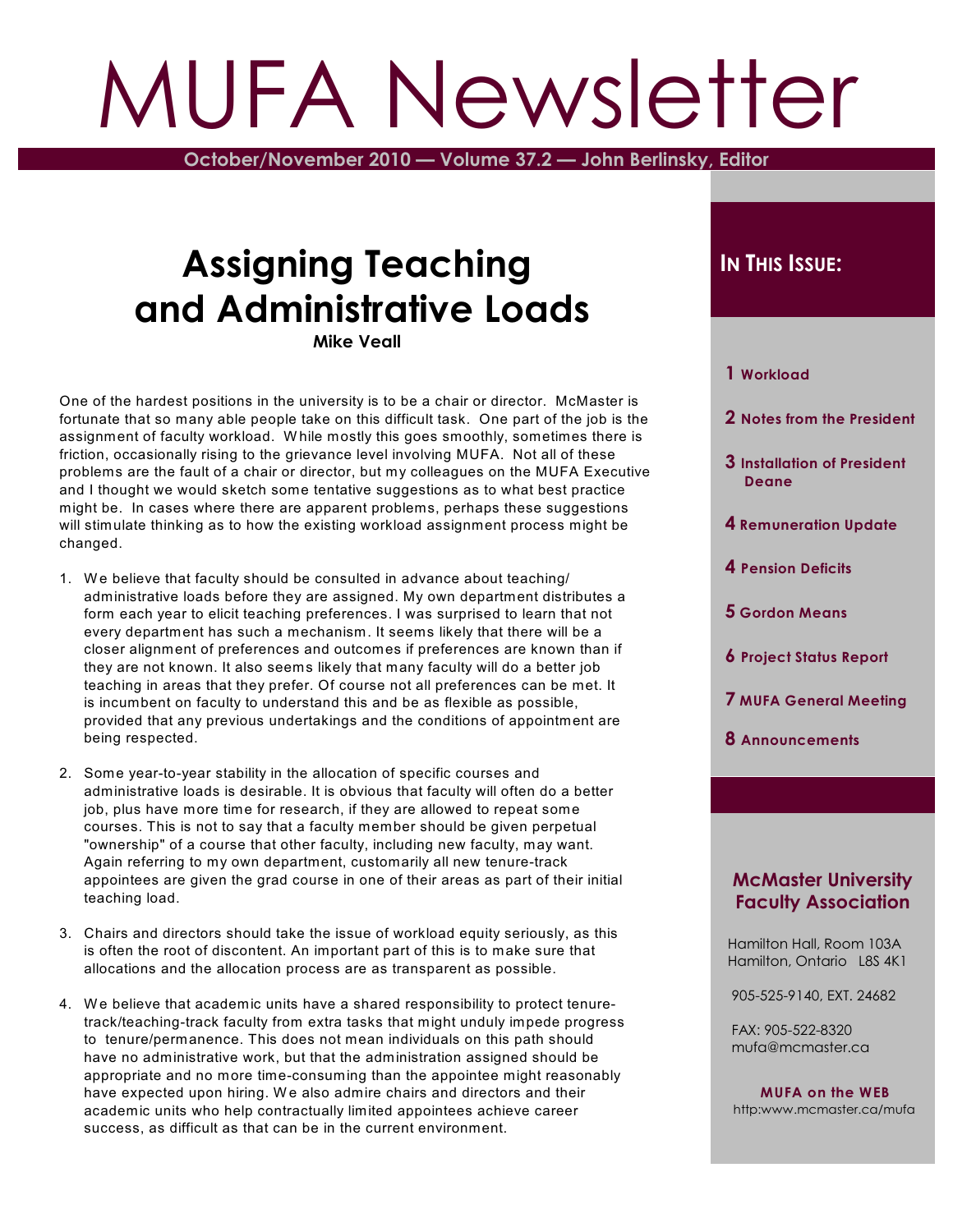## **Notes from the President**

#### **Virginia Aksan**

There are a number of questions that your MUFA Executive has addressed this fall. The first one concerns the **Travel Process Review Implementation Committee**, which has been conducting a pilot program of an online travel expense report with several departments on campus. Concur, with headquarters in the United States, is the system being tested. Some of our colleagues raised legitimate concerns on mufagabmac about privacy, as data stored in the US is subject to the Patriot Act. Bonny Ibhawoh, who has been our MUFA representative on the implementation committee, responded to mufagabmac members that the Committee had discussed the privacy question at length, but settled on Concur as the only alternative then available. The paper system was to remain in place as an alternative.

Since that time, Lilian Scime, Chair of the Travel Process Review Implementation Committee, has reassured me that the work of the Committee is not finished. The pilot project is nearing completion, and she will be reassembling the Committee to discuss wider implementation. In Bonny Ibhawoh's absence (he is on leave 2010/11), we have asked Executive Committee member Michele Dion to continue MUFA representation on the Committee. As it stands now, the paper system will remain an option. Stay tuned.

We also raised the question of privacy and the U S Patriot Act with the Administration. I understand that there has been discussion among academic administrators at the provincial level, especially around Google, which a number of campuses in Ontario are using as local search engines and for email. The fact is that many of us are on Google gmail, it too subject to US scrutiny. As far as we know, there has been no coordinated effort to address the issue.

#### **WORKLOAD**

Under the general rubric of "workload," we have had a number of communiqués and discussions with members about teaching assignments, workload equity, teaching-track positions, classroom conditions and technology, from powerpoint to podcast. In the recent Remuneration Survey (see report on p. 4 by Herb Schellhorn in this issue), many of you took

time to comment on precisely these issues. They continue to be a concern of your Executive.

One response, by Executive Committee member Mike Veal, is in this Newsletter (see, "Assigning Teaching and Administrative Loads", on p. 1). As another response, MUFA will continue to press the Administration for an increase in the full-time, tenuretrack complement, especially in a provincial environment stressing accessibility for some additional 30,000 students to the Ontario university system. Please do not hesitate to raise these issues with us, or initiate a discussion on mufagabmac-l.

#### **HEQCO: HIGHER EDUCATION QUALITY COUNCIL OF ONTARIO**

Discussion is underway in government circles of a serious transformation of the Ontario university system, based on a study called *Academic Transformation: the Forces Reshaping Higher Education in Ontario,* by Ian D. Clark, Greg Moran, Michael L. Skolnik, and David Trick (McGill-Queens University Press, 2009). The authors stress differentiation and accessibility, both words loaded with implications for McMaster as a comprehensive university. HEQCO, headed by former McMaster Provost and University of Calgary President Harvey W eingarten, the new post-secondary advisory agency of the province, is setting the agenda.

Most of you will have seen the call from President Deane to join him in a town hall discussion of the first of many expected HEQCO studies, *The Benefits of Greater Differentiation of Ontario`s University Sector: Final Report*, by Harvey Weingarten and Fiona Deller. (see invitation in this issue on p. 3). I urge you strenuously to read the study, look at OCUFA`s response

#### **[http://www.mcmaster.ca/mufa/OCUFAResponse-](http://www.mcmaster.ca/mufa/OCUFAResponse-HEQCODifferentiation-Oct.26,2010.pdf)[HEQCODifferentiation-Oct.26,2010.pdf](http://www.mcmaster.ca/mufa/OCUFAResponse-HEQCODifferentiation-Oct.26,2010.pdf)**

and take the time to attend this session. The President has repeatedly indicated his interest in making sure that McMaster positions itself wisely for this new round of provincial intervention in the university sector. For that, he needs our support and engagement.



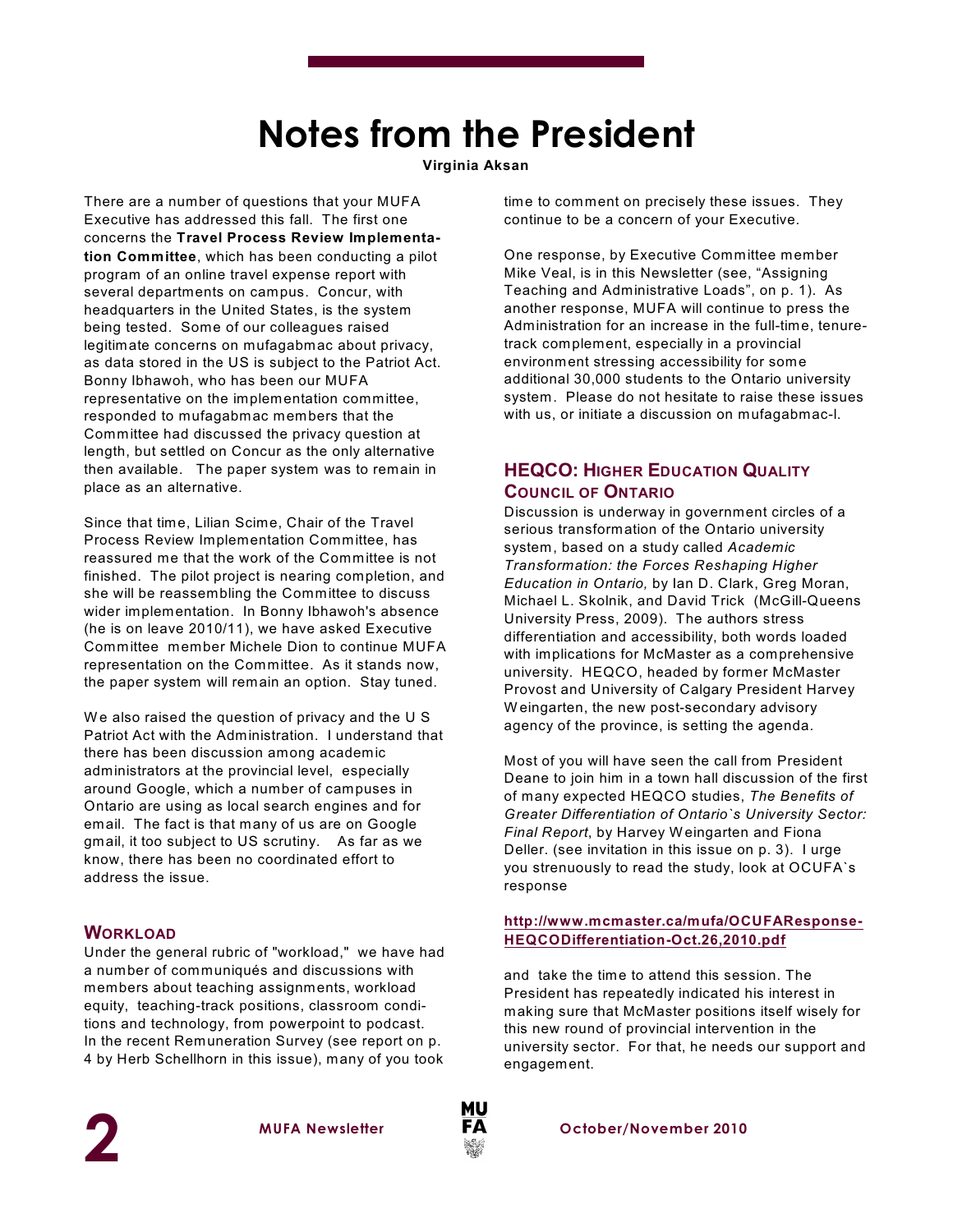## **Installation of President Deane**

On Friday, November 19, Patrick Deane was installed as McMaster's  $7^{\text{th}}$  President in a ceremony filled with ritual and significance. The new President was welcomed by representatives of government and other universities, along with faculty, staff and students from McMaster. Speaking for MUFA, Past-President, John Berlinsky, delivered the following message:

*Mr. Chancellor, honoured guests, colleagues, graduands, families and friends of McMaster, I am here today representing the faculty of McMaster University to welcome our new President, Patrick Deane. McMaster's faculty, like faculty everywhere, are a diverse group, representing many disciplines and many points of view, more often than not conflicting. And so it is significant that this group stands united in welcoming Patrick Deane — a humanist and a scholar, a seasoned administrator and a committed colleague — as their new President.*

*So we welcome you today, Patrick, at the start of this new journey. It's great to have you on board.*

President Deane's speech, which can be found at **<http://dailynews.mcmaster.ca/story.cfm?id=7065>**, focused on education as integrity, academic freedom and civility, global citizenship, and service to the community.

Dear Chairs, Deans, Student Leaders, and all Faculty,

You are likely aware that a number of publications have recently appeared which take as their subject possible changes in the university system in Ontario.

I invite you to join me in an open discussion of the latest, and perhaps most significant of these, the new HEQCO report, "The Benefits of Greater Differentiation of Ontario's University Sector". A copy of this report can be downloaded at

**[http://www.heqco.ca/SiteCollectionDo](http://www.heqco.ca/SiteCollectionDocuments/DifferentiationENG.pdf) [cuments/DifferentiationENG.pdf](http://www.heqco.ca/SiteCollectionDocuments/DifferentiationENG.pdf)**

The discussion will take place as follows:

Date: Wednesday, November 24, 2010 Time: 10:30 am - 12:00 pm (noon) Location: Gilmour Hall, Council Room 111

All faculty is welcome, therefore please be sure to forward this invitation to all your faculty members. This invitation has already been sent to all Deans and Student Leaders.

Thank you. Patrick Deane



John Berlinsky and CAW 555 President Matt Root robe the new President (photo reproduced by permission of *The Hamilton Spectator*)



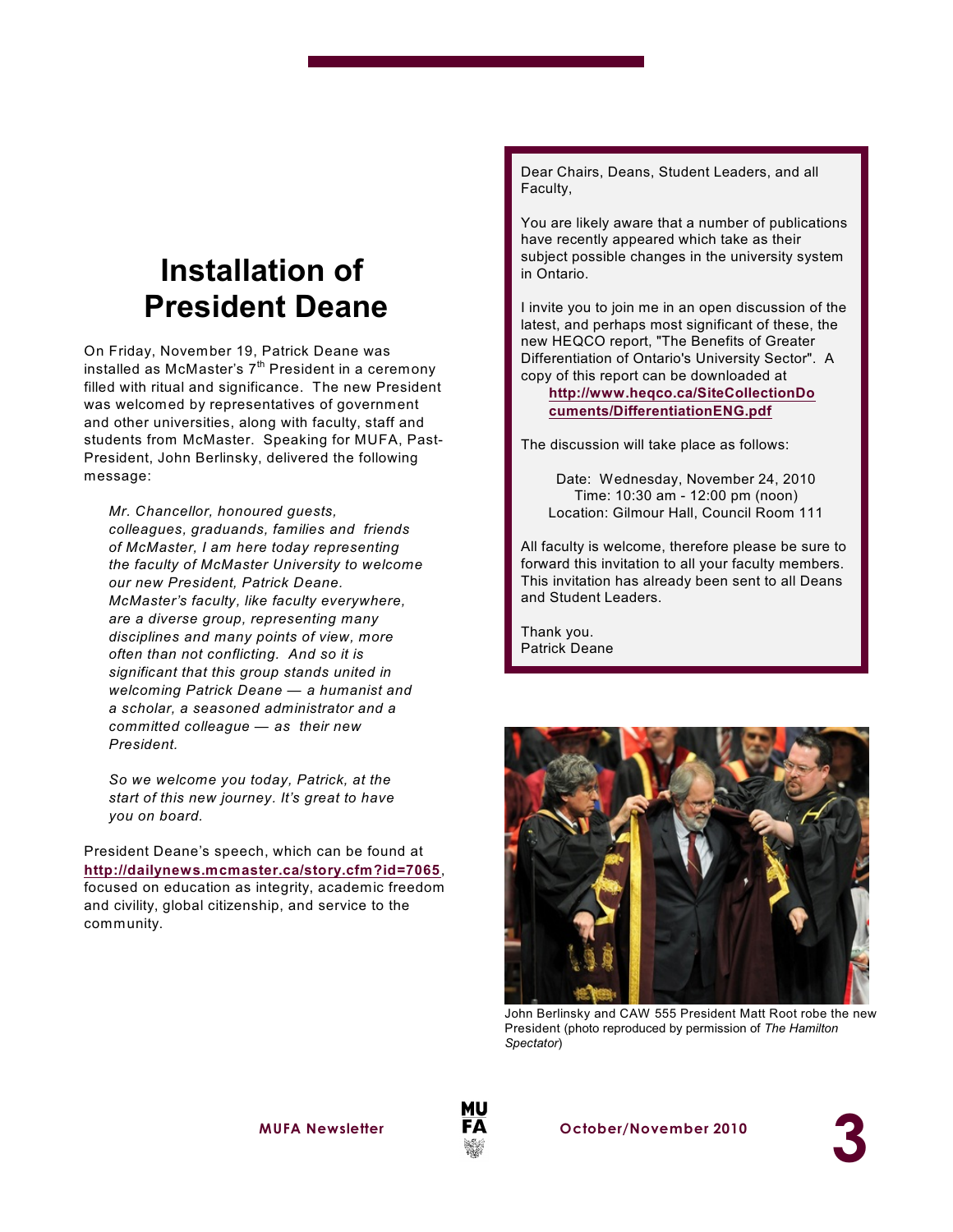## **Remuneration Update**

**Herb Schellhorn**

Since the last *Newsletter*, the Remuneration Committee has conducted a benefits/working conditions survey to determine remuneration priorities and has met with the MUFA Council (with representation from each department). In the survey, we received an excellent 522 responses with many useful additional comments. This survey, like the one conducted in 2007, indicates that work environment continues to be a high priority for members. This is not too surprising as lack of faculty renewal has resulted in McMaster having one of the highest student faculty ratios among comparator universities.

The Remuneration Committee has met to discuss the results of the survey and is currently preparing a remuneration brief which will be submitted to the membership for approval at the General Meeting in January. The General Meeting will offer an opportunity to talk about status of remuneration talks at neighbouring universities and to review our own priorities here at McMaster. Negotiations at two important comparator universities have recently concluded. University of Toronto Faculty Association (UTFA), in an arbitrated settlement, reached a twoyear agreement in which across-the-board increases averaged 2.4% per year. As the pension deficit situation at Toronto is far more serious than here at McMaster, it is particularly interesting that the arbitrator ruled against further increases in contribution rates, a strongly contested goal for the Toronto administration. The University of Western Ontario recently concluded an agreement in which the across-the-board increases totaled 8.82% over four years.

The provincial wage restraint initiative of last summer is becoming increasingly less relevant in all public sector negotiations. As President Deane noted during the October Senate meeting "(the government's goal)...was a difficult expectation to reconcile, particularly given the universities traditional independence in establishing their own compensation programs...."

Please write to me if you have any thoughts regarding the remuneration process at schell@mcmaster.ca. All comments will be received in strict confidence.

## **Dealing with Pension Deficits**

**John Berlinsky**

On November 5, I had the opportunity to attend a workshop, organized by OCUFA, on the state of Ontario university pensions.

Many Ontario universities, particularly those with DB (defined benefit) and hybrid pension plans have been worried about the fallout from the financial crisis. In particular, they presently have large deficits, both on a going concern (G-C) and solvency basis, which they fear could eventually lead to crippling mandated deficit payments. The most serious concern is with regard to solvency deficits, which would require large incremental payments, over and above the G-C payments. These universities have been lobbying the Ontario government through the Council of Ontario Universities (COU) for solvency relief, and the government has responded positively to their pleas as was explained at the workshop.

At the same time, faculty and other university employees are concerned about the health and sustainability of their pensions. There is a fear that university administrations will transfer more of the financial burden and risk onto plan members or simply try to get out of the business of sponsoring pension plans.

The Province has acted twice, first in 2009 and then again this year, to address the distress caused by the financial crisis on the state of pensions. In 2009 it proposed allowing plans to extend schedules for repaying solvency deficits for up to 10 years with the permission of the plan members. However there was little buy-in to this approach by employers, and in 2010, in response to requests from the COU, the Province introduced a new approach for universities, involving an interesting two-stage process.

The idea is that, without seeking plan member approval, the university would file some kind of plan with the Province and would then automatically qualify for a 3-year grace period during which it would be required to fund only the interest on the solvency deficit — not the deficit itself. During the grace period, the university would be expected to negotiate a longer term agreement with its

*continued on next page*





**MUFA** Newsletter **FA** October/November 2010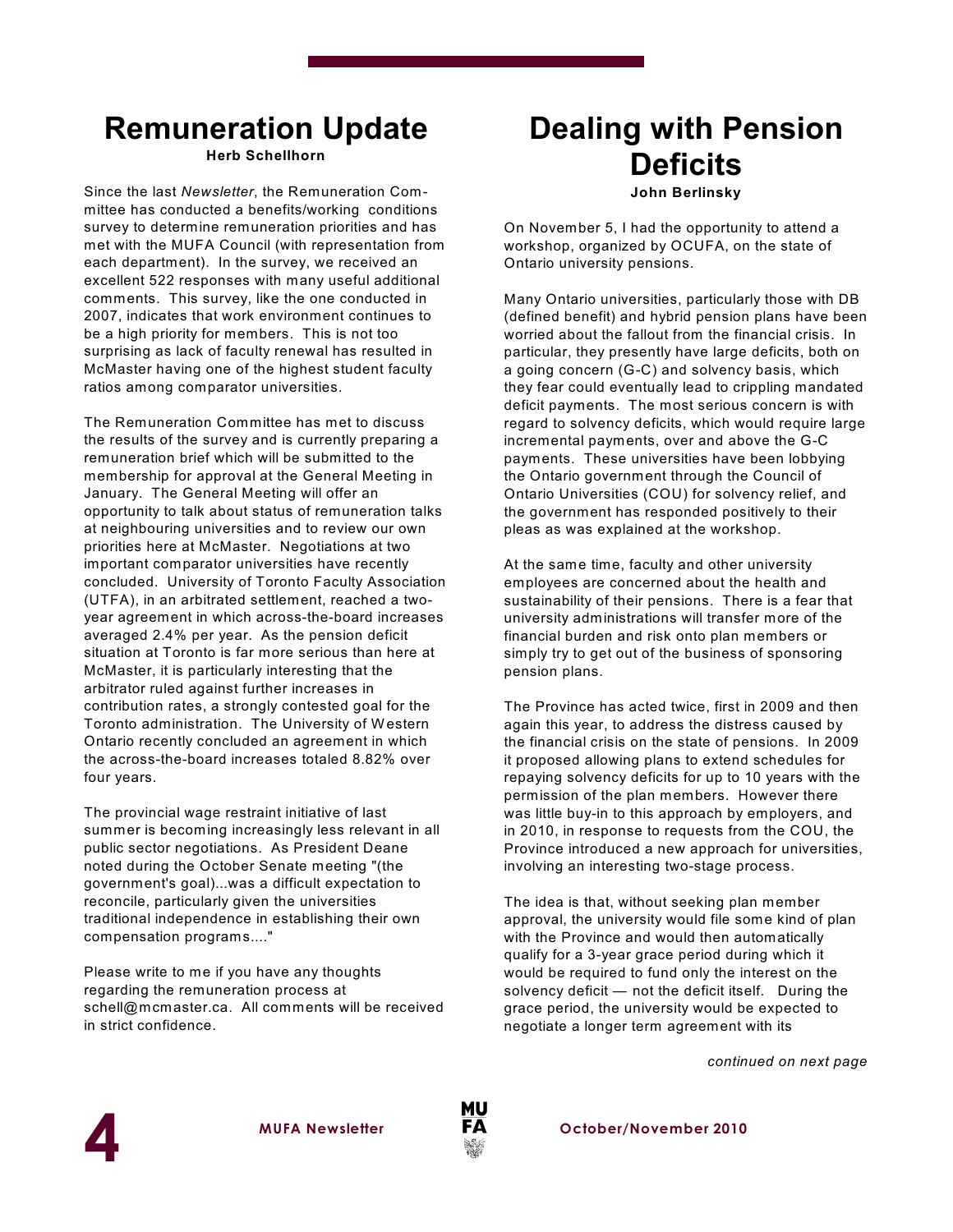employees that would meet certain metrics that the government has proposed. The metrics are:

- ! increased payments, *split 50-50 between employers and employees*, to cover the full cost of G-C or solvency deficits, whichever is larger, over the next several years, or
- move to a jointly sponsored plan, or
- convert to a defined contribution plan.

If the negotiated plan meets the government's metrics then the university will have a further seven years to deal with its solvency deficit.

A number of important issues for McMaster arise from Bill 120:

- 1. W hat plan will the University submit following its next, July 1, 2011 valuation?
- 2. How will the following 3-year period overlap with future bargaining?
- 3. Could some other kind of plan be developed for resolving the pension deficit problem which would better meet our needs?

Stay tuned for future developments.

#### **Gordon Paul Means Professor Emeritus, Political Science**

**(1927-2010)**

Gordon Means passed away August 12 at home, peacefully in his sleep, after a short but courageous battle with ALS. A member of McMaster's Political Science Department from 1967 until his retirement in 1992, he achieved world-wide recognition for the extent and breadth of his scholarship and publications, and was honoured in 2004 as one of the outstanding intellectuals of the twenty-first century.

Gordon spent much of his early life in Southeast Asia, where his parents, Paul and Nathalie Means, were Methodist missionaries, and continued to work with them toward the development of schools and medical facilities among the Sengoi and Temier, aboriginal peoples in northwest Malaysia. He continued his parents' dedication to these people through many contributions, including publication of the first Sengoi and Temiar dictionaries (1986, 1998). Three days before he died he completed an edition of his father's notes, fragmentary manuscript, and photographs describing his parents' work among the Sengoi from 1931 to 1980 (published Armour, November 2010).

After Gordon's military service in the US navy, he pursued his PhD in political science at the University of Washington, eventually acquiring a specialization in Southeast Asian politics through first-hand research in the area and an extensive list of internationally recognized publications, most recently the widely acclaimed *Political Islam in Southeast Asia* (Lynne Rienner 2009). Gordon

taught, among others, at the universities of Washington, Iowa, Sumatra, Beijing, Singapore, Malaya, Brock, Hamlin, Gustavus Adolphus, and the University of Minnesota's Institute of International Studies. He and his wife, Laurel, settled in Chaska after her retirement in 1996, partly to retrace his roots back to Long Prairie in Todd county, where his great-grandfather, Jonathan Toms, had been a pioneer settler and Civil War veteran of the Minnesota Third Regiment.

Gordon lived both academic and personal life to the fullest, whether writing, lecturing, researching, enjoying family camping, strenuous canoeing in the Boundary Waters, fast-paced golfing, or competing even faster on the tennis court. He was an active member of Discovery United Methodist Church, Chanhassen, serving there in several administrative capacities. Chaska's Jonathan Association also shared his interests and concerns, a political commitment bringing him their "Apple Award" in 2009. Yet he was known essentially as a humble man, generous with both knowledge and hands-on help. Although much missed, he will long be remembered for these and his many other gifts — meticulous standards for teaching and scholarship, family devotion, humour, and an unerring practical sense.

Gordon is survived by his wife, Laurel; four children: Kristin, Norval (Laila), Erik (Anne), and Kaia; stepchildren Adrian Braswell, Julia Reiners (Paul), and Eric Braswell; and eight grandchildren.

**Other Passages Owen Morgan**, French, September 1, 2010



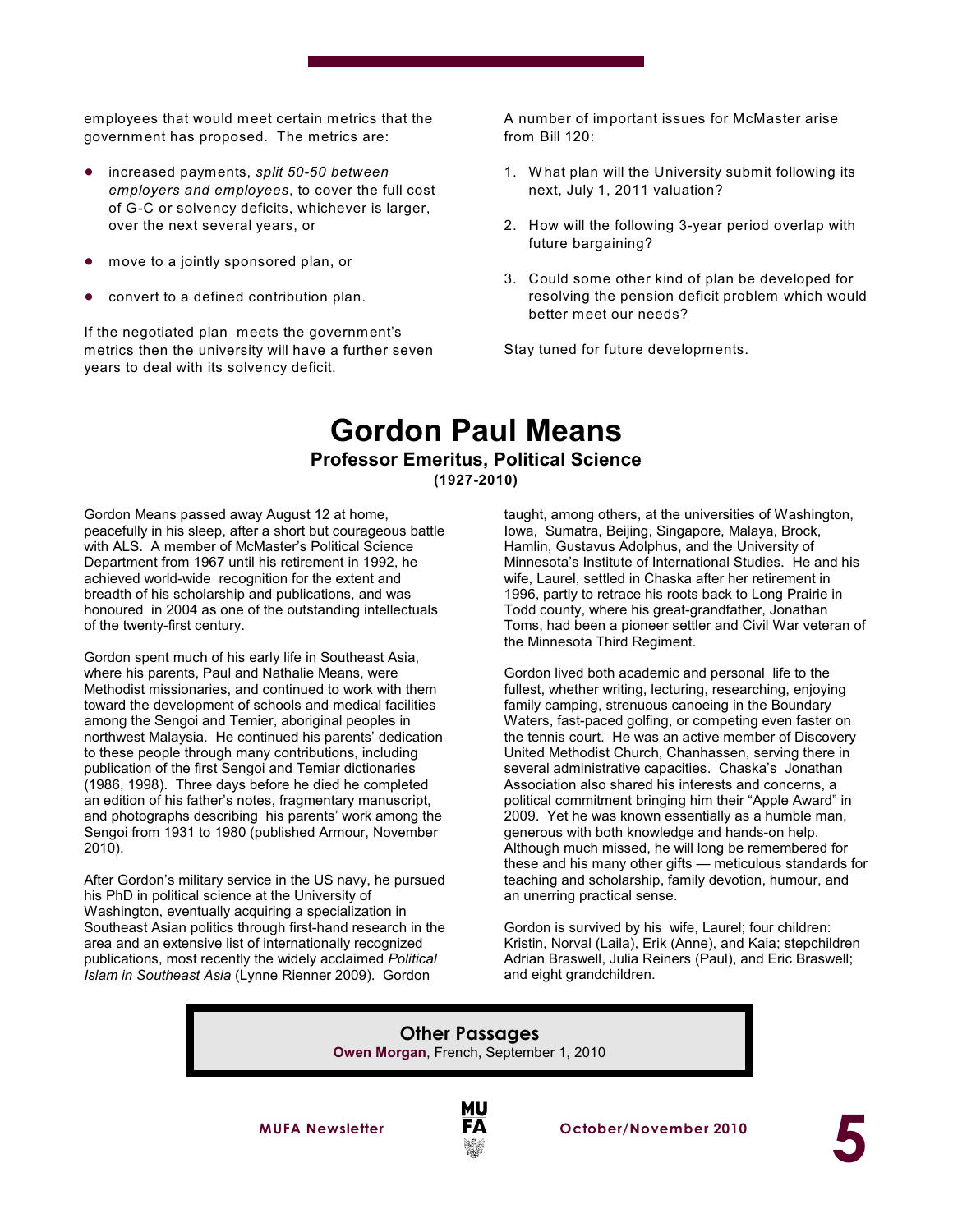## **Project Status Report**

**(as of November 17, 2010)**

| <b>Project Name</b>                                                                                                          | <b>Estimated</b><br><b>Completion</b><br><b>Date</b> | <b>Approved or</b><br><b>Anticipated</b><br><b>Budget</b>                                    | <b>Status</b>                                                                                                                                                                                                                                                       |
|------------------------------------------------------------------------------------------------------------------------------|------------------------------------------------------|----------------------------------------------------------------------------------------------|---------------------------------------------------------------------------------------------------------------------------------------------------------------------------------------------------------------------------------------------------------------------|
| <b>Project &amp; Budget Approved</b>                                                                                         |                                                      |                                                                                              |                                                                                                                                                                                                                                                                     |
| <b>Nuclear Reactor/NRB Renovations</b>                                                                                       | March 2011                                           | \$22,000,000                                                                                 | Steel structure complete. Roofing has commenced.<br>Concrete floors complete. Mechanical and electrical rough-<br>ins continuing. Exterior cladding and interior partitions have<br>commenced. Schedule is being monitored and controlled<br>to meet KIP timelines. |
| <b>IWC Centre for Spinal Cord Injury</b><br>Education, Research & Rehab and Centre<br>for Cancer Education, Research & Rehab | March 2011                                           | \$20,000,000                                                                                 | Micropile work complete. Excavation complete.<br>Foundation footings complete. Mechanical infrastructure<br>work has started. Schedule is being monitored and<br>controlled to meet KIP timelines.                                                                  |
| <b>GH Data Centre Upgrades</b>                                                                                               | November 2010                                        | \$2.400.000                                                                                  | Emergency power details being finalized and coordinated.<br>Awaiting delivery of first shipment of computer equipment.                                                                                                                                              |
| McMaster Innovation Park: Centre for<br><b>Primary Care</b>                                                                  | Summer 2012                                          | \$40,000,000                                                                                 | Schematic design complete. Projected costs exceed the<br>preliminary business plan. Options under consideration.                                                                                                                                                    |
| <b>IAHS Renovations</b>                                                                                                      | November 2010                                        | \$2,260,000                                                                                  | Project substantially complete. Turnover to Faculty by end<br>of November.                                                                                                                                                                                          |
| McMaster Front Entrance Improvements -<br>Phase 2                                                                            | Pending                                              | \$4,900,000                                                                                  | Safety aspects under review as presented to the<br>Committee.                                                                                                                                                                                                       |
| MUMC Biosafety Lab 3 (FHS)                                                                                                   | Pending                                              | \$2,500,000                                                                                  | Biosafety commissioning agent working with engineer to<br>finalize drawings.                                                                                                                                                                                        |
| MUMC Farncombe Family Digestive Health<br>Research Inst.                                                                     | Summer 2010                                          | \$5,500,000<br>(rev Nov/09)<br>\$3,500,000                                                   | Project is substantially complete. Faculty has moved in<br>and area is operational. Deficiency work remaining.                                                                                                                                                      |
| <b>Other</b>                                                                                                                 |                                                      |                                                                                              |                                                                                                                                                                                                                                                                     |
| City of Hamilton Combined Sewer Overflow<br>(CSO) Tank                                                                       | <b>Fall 2010</b>                                     | City of Hamilton<br>Project                                                                  | Clean up and restoration continuing.                                                                                                                                                                                                                                |
| McMaster Innovation Park CanMet Building                                                                                     | <b>Fall 2010</b>                                     | MIP Board approval<br>to proceed with<br>sourcing of financing<br>& finalization of<br>lease | Substantial completion November 11. Occupancy<br>anticipated for November 15. Forty employees moving<br>from Ottawa with approximately 120 positions in total to be<br>filled over time                                                                             |
| <b>For Future Consideration</b>                                                                                              |                                                      |                                                                                              |                                                                                                                                                                                                                                                                     |
| <b>McMaster Innovation Park</b><br>Life Sciences Building                                                                    |                                                      | \$45,000,000                                                                                 | MIP developing concept design                                                                                                                                                                                                                                       |



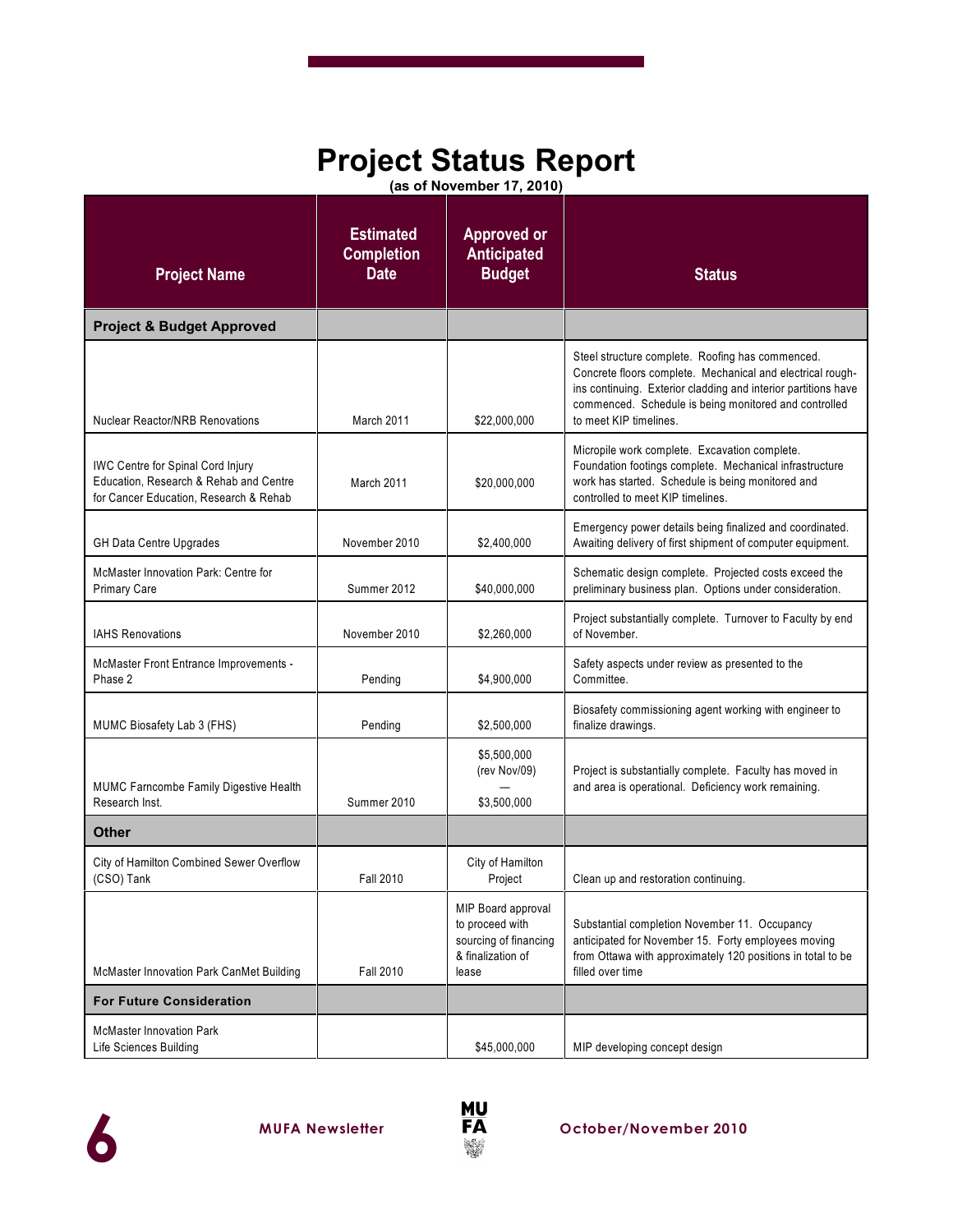| <b>GSA Refectory</b>                                                                                                                               |      |                                                                 |                                                                                                                        |
|----------------------------------------------------------------------------------------------------------------------------------------------------|------|-----------------------------------------------------------------|------------------------------------------------------------------------------------------------------------------------|
| Above Ground Parking Structure                                                                                                                     |      |                                                                 | No longer under consideration.                                                                                         |
| PanAm Games New Pool                                                                                                                               |      | est. \$35,000,000                                               | On-going discussions with HostCo Board of the PanAm<br>Games.                                                          |
| Sports Arena                                                                                                                                       |      |                                                                 | Offsite Location. No active discussion.                                                                                |
| <b>Tennis Courts</b>                                                                                                                               |      | unfunded                                                        | No active discussion. Low priority.                                                                                    |
| <b>MTCU Long-Term Capital</b><br><b>Planning</b>                                                                                                   |      |                                                                 |                                                                                                                        |
| Wilson Building for Studies in Humanities<br>and Social Sciences (Liberal Arts Building)<br>[inclusive of deferred maintenance for<br>CNH/KTH/TSH] | 2014 | \$95,000,000<br>(rev May/10)<br>\$50,000,000 to<br>\$60,000,000 | Revised submission to MTCU in June 2010. Functional<br>Plan completed. Met with Ministry in late October to<br>review. |
| Life Sciences & Health Complex (LHS)                                                                                                               | 2014 | \$141,500,000                                                   | Revised submission to MTCU in June 2010                                                                                |

# **Mark Your Calendars**  $\blacktriangledown$

## **MUFA General Meeting**

## **Thursday, January 13, 2010 2:30 pm**

## **Council Chambers (Gilmour Hall 111)**